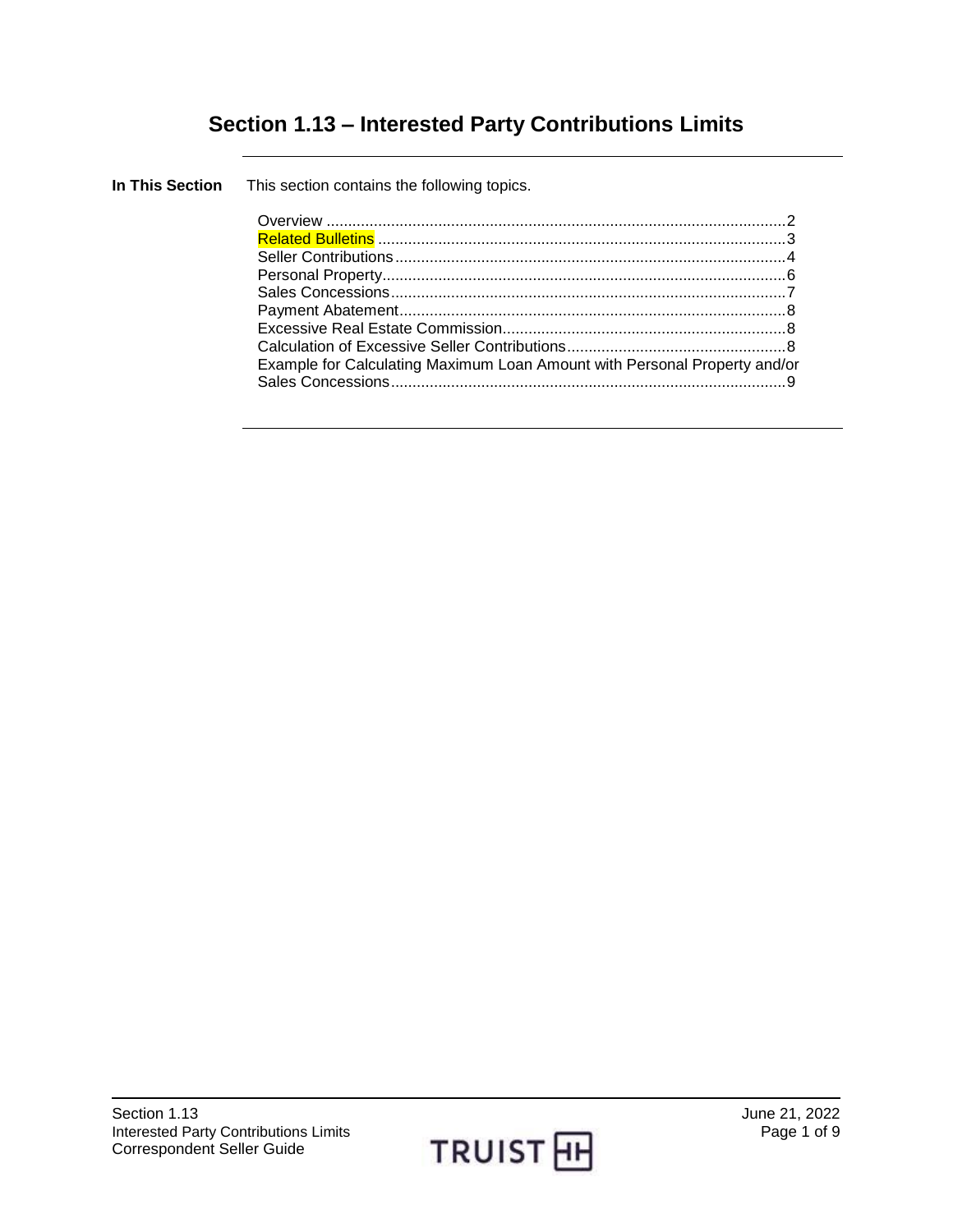## **Interested Party Contributions Limits**

- <span id="page-1-0"></span>**Overview •** Interested party contributions are costs that are normally the responsibility of the purchaser that are paid directly or indirectly by someone else who has a financial interest in or can influence the terms and the sale of the subject property.
	- Interested parties may include the property seller, the builder/developer, real estate agent or broker.
	- Interested party contributions usually entice the borrower to purchase the property and may be used to artificially inflate or maintain the sales price.
	- The calculation to determine the maximum allowable interested party contribution is based on the lesser of the sales price or appraised value of the subject property.

#### **Notes**:

- The calculation to determine the maximum allowable interested party contribution must take place outside of DU.
- Please refer to the VA product description for specific interested party contribution calculation requirements.
- These guidelines outlined in this document apply to all Truist non-Agency (traditionally underwritten and AUS processed) loan programs, to include conforming and non-conforming loan amounts, except as outlined below:
	- The VA loan program **has** specific seller contribution sections that must also be followed, in addition to these guidelines provided.

#### References:

- See the "Interested Party Contributions (IPCs) topic outlined in [Section 2.01](https://truistsellerguide.com/manual/cor/products/cagency.pdf)  [Agency Loan Programs](https://truistsellerguide.com/manual/cor/products/cagency.pdf) of the *Correspondent Seller Guide* for Agency guidelines.
- See [Section 2.23: Veterans Administration \(VA\) Loan Program](https://truistsellerguide.com/manual/cor/products/CVA.pdf) of the *Correspondent Seller Guide* for specific guidance on interested party contributions for government loans.
- See "Interested Party Contributions on the Settlement Statement," "Interested Party Contributions (TOTAL)," and "Interested Party Contributions (Manual)" in [FHA Handbook 4000.1,](http://portal.hud.gov/hudportal/documents/huddoc?id=40001HSGH.pdf) for specific guidance on interested party contributions for FHA loans.
- See the "Interested Party Contributions" topic outlined in [RD Handbook 3555-1](https://www.rd.usda.gov/resources/directives/handbooks) for specific guidance on interested party contributions for RD loans.

*Continued on next page*

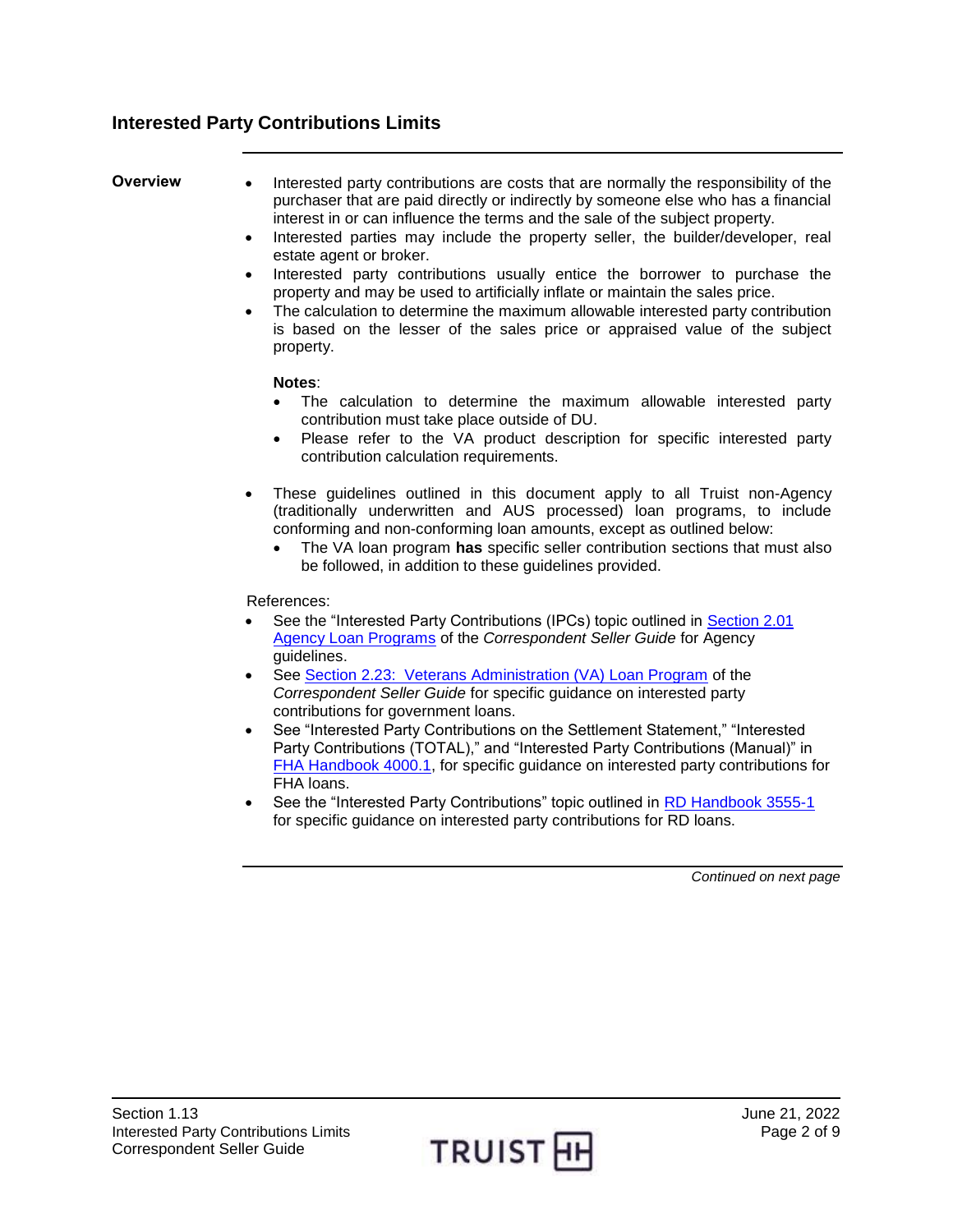<span id="page-2-0"></span>**Related Bulletins** Related bulletins are provided below in PDF format. To view the list of published bulletins, select the applicable year below.

- $\bullet$  [2022](https://www.truistsellerguide.com/manual/cor/bulletins/related%20bulletins/2022/CIPC2022.PDF)
- $\bullet$  [2020](https://truistsellerguide.com/manual/cor/bulletins/related%20bulletins/2020/CIPC2020.PDF)

**Note:** There were no related bulletins published in 2019 or 2021.

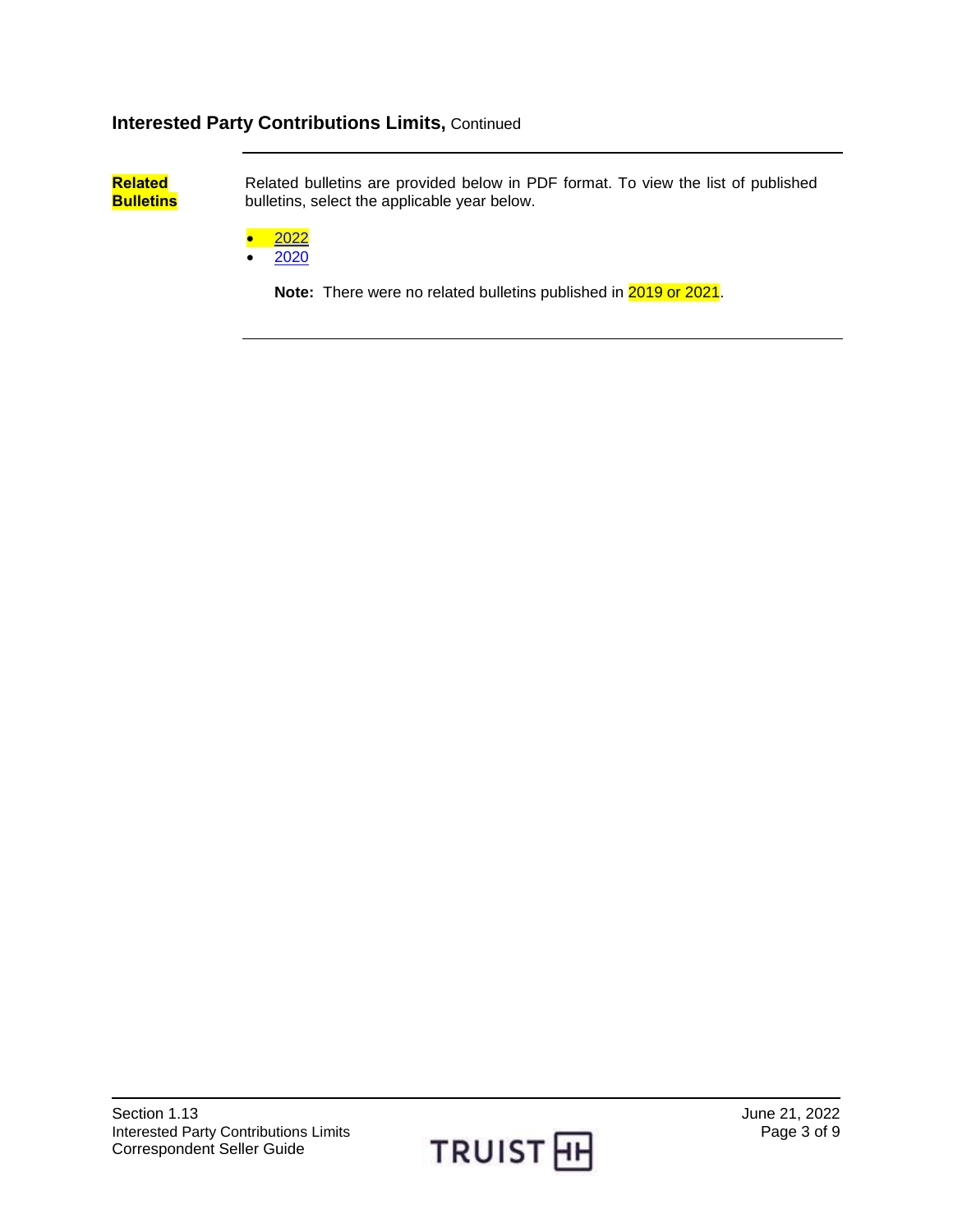### <span id="page-3-0"></span>**Seller Contributions** Seller contributions are fees and/or closing costs paid on the borrower's behalf and are subject to limits. Fees and/or closing costs that are typically paid by the seller known as common and customary fees or costs are not subject to these limits. Seller contributions may not be used to meet the borrower's down payment or minimum borrower contribution requirements, or to meet reserve requirements for the transaction. Seller contributions in excess of the limits as identified in the product description will be considered sales concessions and must be deducted from the sales price dollar-for-dollar when calculating the LTV and TLTV, unless specifically allowed to be excluded by Truist product guidelines. The sales price should not be changed on the sales contract and should remain at the agreed upon sales price when excessive seller contributions are involved. It is acceptable to amend the sales contract. References: See the topic *Examples for Calculating Maximum Loan Amount with Personal Property and/or Sales Concessions* subsequently presented for additional information. See the applicable product guidelines for details on maximum contribution limits. Fees and charges that are considered concessions versus contributions may vary per product. Seller contributions may consist of the following and are subject to contribution limits: origination fee, discount points, commitment fees, • appraisal costs, • credit report, application fee, funds to subsidize a temporary or permanent interest rate buydown, prepaid fees, up to 30 days of interest, real estate taxes and escrow, **Note**: Credit by the seller for taxes paid in arrears is not considered a seller contribution. hazard insurance premiums including no more than 14 months escrow accruals, • initial and/or renewal mortgage insurance premiums and escrow for borrower purchased mortgage insurance coverage, • homeowner association (HOA) dues covering any period after the settlement date (limited to no more than 12 months,) real estate tax service fee Reference: Please review the applicable product guidelines for acceptable prepaid items. *Continued on next page*

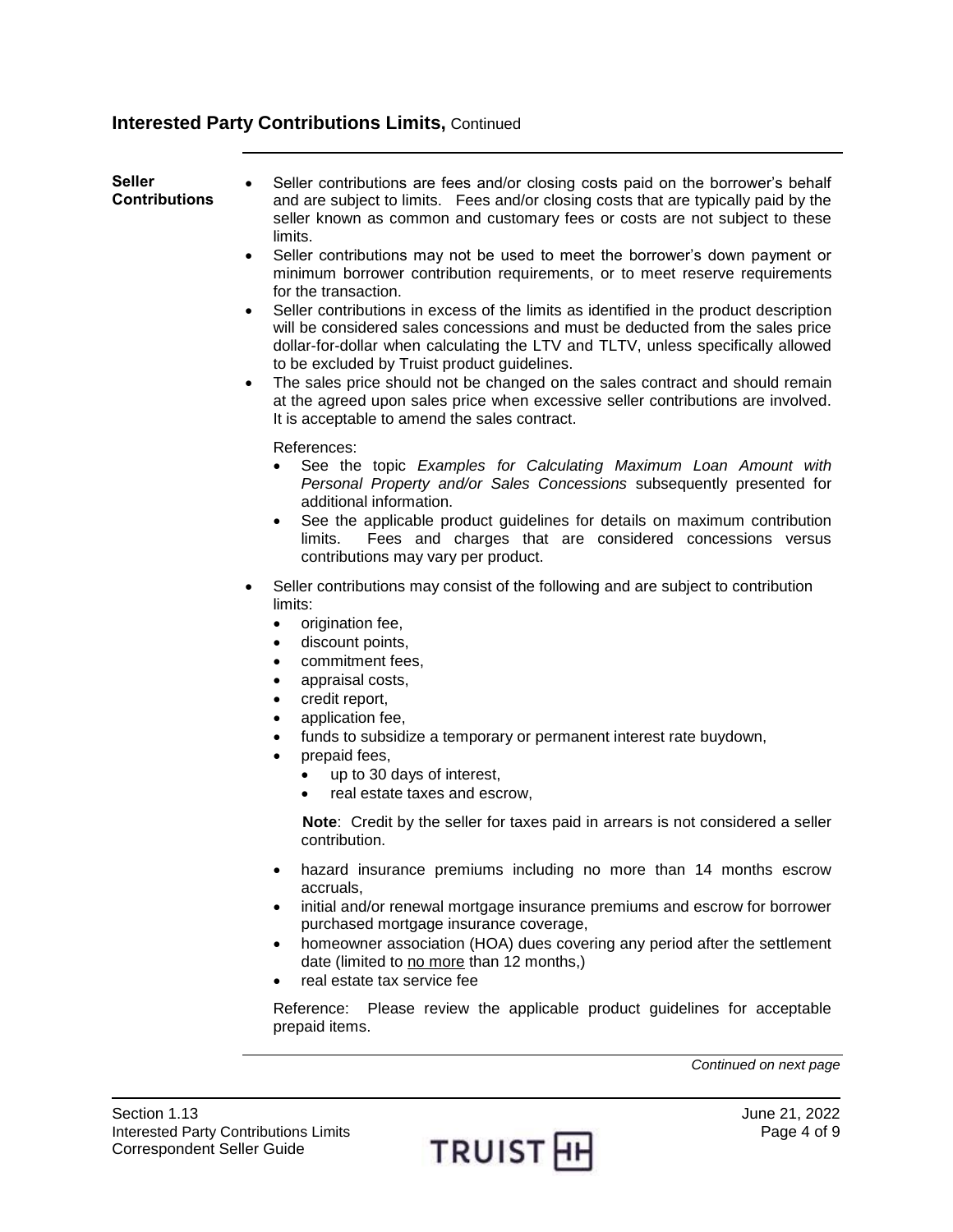• recording fees, • survey charges, and

| <b>Seller</b><br>Contributions,<br>(continued) | As noted previously, if the seller pays the following fees and market conditions<br>are such that property sellers pay such fees in all transactions, they are NOT<br>subject to contribution limits:<br>transfer taxes, |
|------------------------------------------------|--------------------------------------------------------------------------------------------------------------------------------------------------------------------------------------------------------------------------|
|                                                | tax stamps,                                                                                                                                                                                                              |
|                                                | attorneys fees,                                                                                                                                                                                                          |

 $\bullet$  title insurance policy premiums or charges.

Section 1.13 June 21, 2022<br>Interested Party Contributions Limits **Contributions Contributions Contributions** Limits Interested Party Contributions Limits Correspondent Seller Guide



*Continued on next page*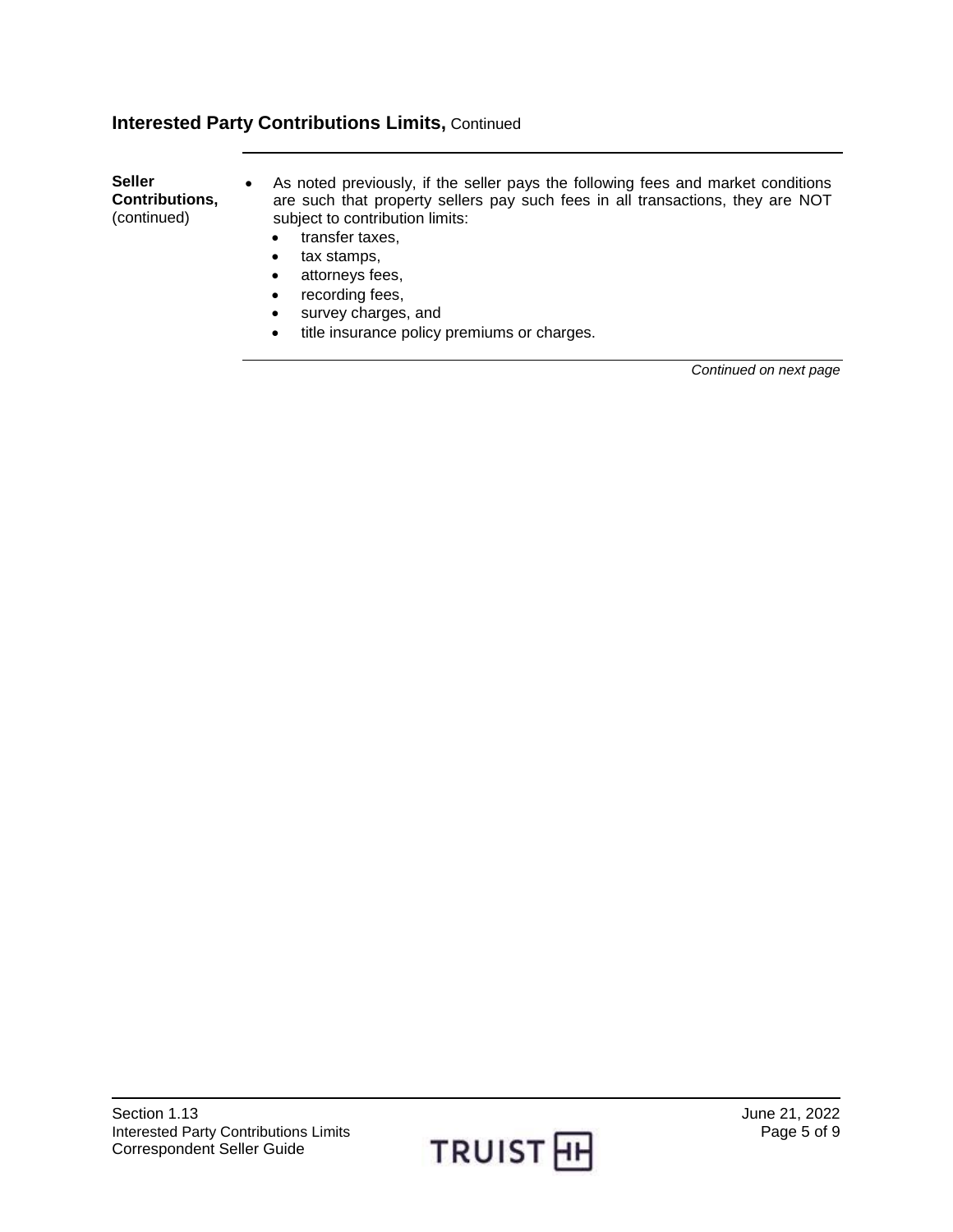#### <span id="page-5-0"></span>**Personal Property**

 The value of personal property (i.e., furniture, decorator items, automobiles or other "giveaways") must be deducted from the property's purchase price regardless of the amount of any other contributions.

Reference: See the topic *Example for Calculating Maximum Loan Amount with Personal Property and/or Sales Concessions* subsequently presented for additional information.

- Certain types of personal property may convey with the sale of the subject property. Most built-in appliances (such as stoves, refrigerators or dishwashers), window treatments/coverings, carpeting, or other custom-made items that are affixed to/convey with the property, are considered to be fixtures and no downward adjustment to the purchase price is required
- Personal property items may be left for convenience (i.e., pool cleaning equipment or covers, lawn mowers, picnic tables and/or patio sets). If the personal property is less than 2% of the value of the subject property or has a value of less than \$500, it is not considered a contribution.
- The sales price should not be changed on the sales contract and should remain at the agreed upon sales price when personal property is involved. It is acceptable to amend the sales contract.
- Any personal property conveying from the seller to the purchaser should be notated on the appraisal by the appraiser.
- The aggregate value of any personal property may be established by the appraiser. If the appraiser does not include the value of the personal property on the appraisal or is unwilling to provide a value, or determines that the personal property is of no value, an Underwriter must determine the reasonableness of assigning no value to the personal property.

**Note:** If the appraisal report contains photographs of the personal property being conveyed, those photographs may assist the Underwriter in determining the value of the personal property; however, photographs of the personal property are not required to be included in the appraisal.

Reference: See [Section 2.22: FHA 203\(b\) Loan Program](https://truistsellerguide.com/manual/cor/products/CFHA.pdf) and Section 2.23: [Veterans Administration \(VA\) Loan Program](https://truistsellerguide.com/manual/cor/products/CVA.pdf) of the *Correspondent Seller Guide* for specific guidance on personal property for government loans.

*Continued on next page*

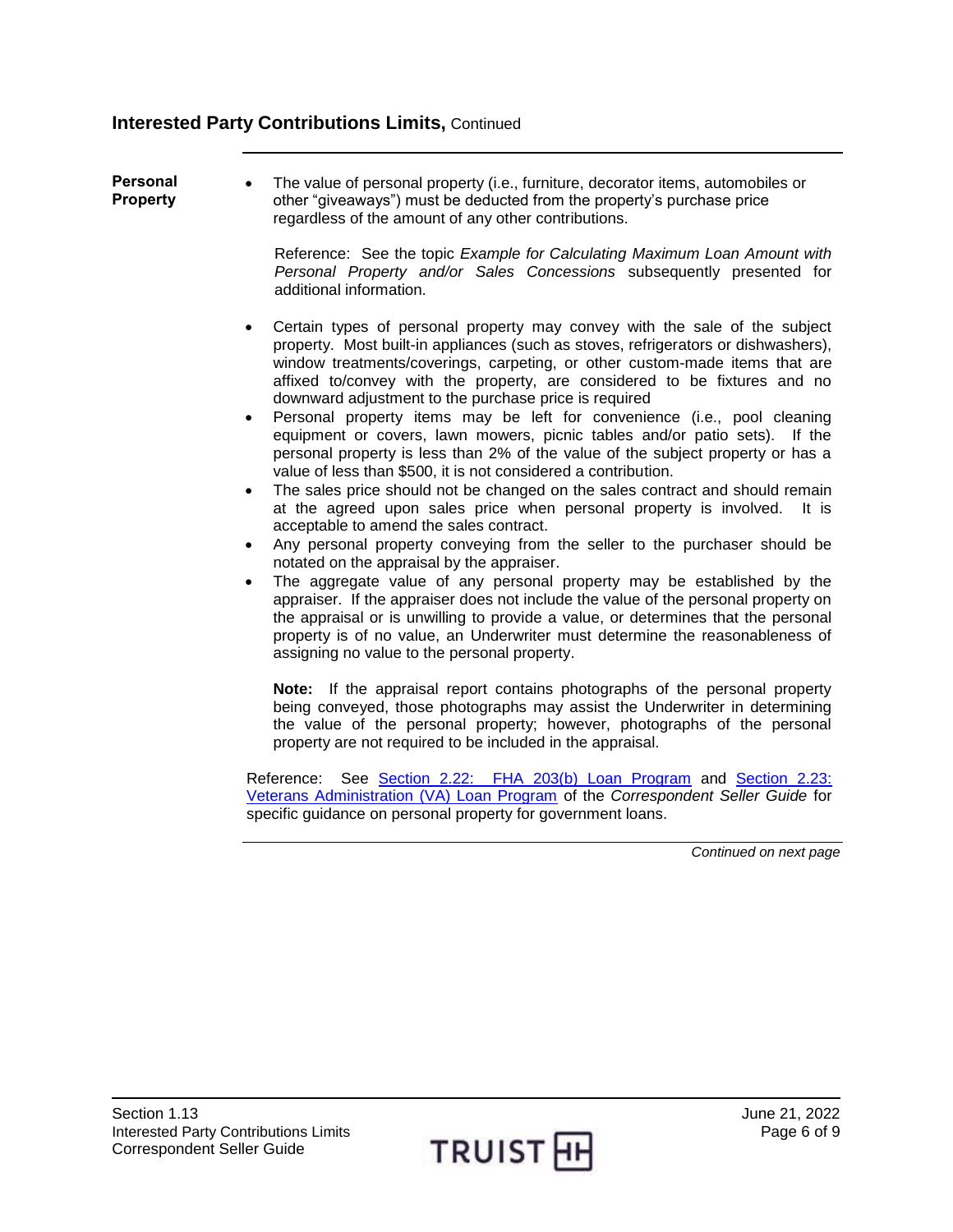<span id="page-6-0"></span>

| <b>Sales</b><br><b>Concessions</b> | Sales concessions are non-realty items and must be deducted from the sale<br>price dollar-for-dollar for the purposes of calculating LTV/TLTV unless specifically<br>allowed to be excluded by Truist product guidelines.<br>The sales price should not be changed on the sales contract and should remain<br>$\bullet$<br>at the agreed upon sales price when sales concessions are involved. It is<br>acceptable to amend the sales contract.                                                                                                                                                                                                                                               |
|------------------------------------|-----------------------------------------------------------------------------------------------------------------------------------------------------------------------------------------------------------------------------------------------------------------------------------------------------------------------------------------------------------------------------------------------------------------------------------------------------------------------------------------------------------------------------------------------------------------------------------------------------------------------------------------------------------------------------------------------|
|                                    | Certain seller concessions are often given to buyers outside of closing, such as<br>moving expenses, payment of various fees on the buyer's behalf, "silent" second<br>mortgages held by the property seller, P&I abatements (see section on payment<br>abatements subsequently published in this section), and other contributions not<br>listed on the Settlement Statement. These are considered undisclosed<br>contributions and are not eligible.                                                                                                                                                                                                                                        |
|                                    | Sales concessions include, but are not limited to:<br>$\bullet$<br>cash,<br>$\bullet$<br>furniture, or any personal property being conveyed, that is not considered a<br>$\bullet$<br>fixture,<br>automobiles,<br>$\bullet$<br>decorator allowances,<br>$\bullet$<br>moving costs,<br>$\bullet$<br>vacations,<br>$\bullet$<br>country club memberships,<br>$\bullet$<br>golf packages,<br>$\bullet$<br>"giveaways",<br>$\bullet$<br>gift cards,<br>$\bullet$<br>job loss insurance, and<br>$\bullet$                                                                                                                                                                                          |
|                                    | Note: For job loss insurance, FHA and VA do not require a dollar-for-dollar<br>reduction from the sales price when calculating the LTV and TLTV ratios.<br>short sale processing fees (i.e., short sale negotiation fees, buyer discount<br>$\bullet$<br>fees, short sale buyer fees) paid by the borrower and reimbursed by an<br>interested party to the transaction.<br>Note: The short sale processing fee (i.e., short sale negotiation fees, buyer<br>discount fees, short sale buyer fees) is not a common and customary charge<br>to the borrower. If an interested party to the transaction reimburses the<br>borrower any portion of this fee, treat the fee as a sales concession. |

*Continued on next page*

 $\overline{\phantom{a}}$ 

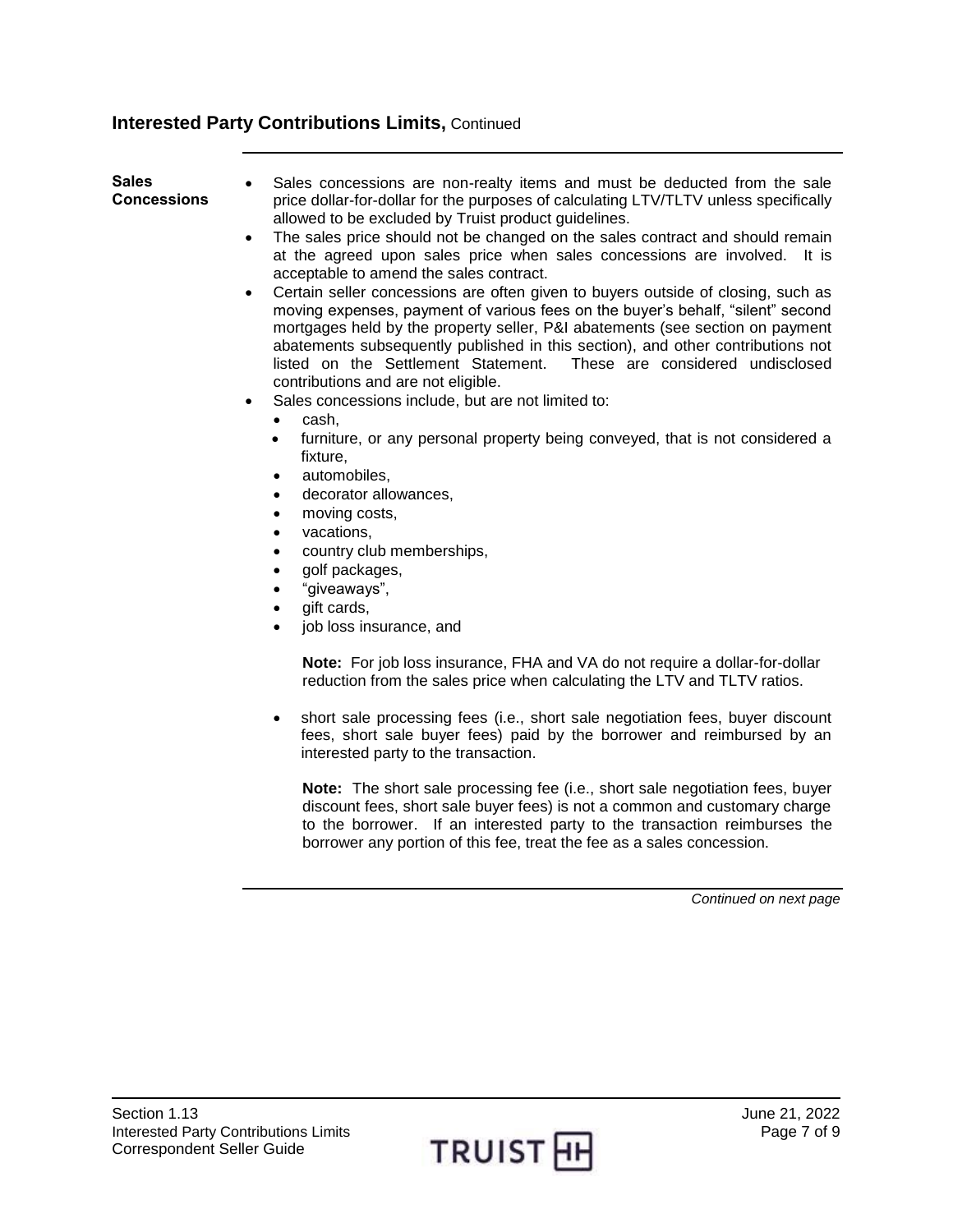<span id="page-7-2"></span><span id="page-7-1"></span><span id="page-7-0"></span>

| <b>Payment</b><br><b>Abatement</b>                                          | Principal and Interest (P&I) abatements by an interested party to pay for or<br>reimburse the borrower for principal, interest, taxes and insurance are ineligible,<br>regardless of whether they are disclosed on the Settlement Statement,<br>(exceptions to this guideline are the FHA/VA's Ease-In Buydown program.<br>Additionally, this guideline applies to transactions in which an interested party is<br>$\bullet$<br>directly funding the P&I abatement and/or if the funding for the P&I abatement is<br>flowing through another entity such as a non-profit down payment assistance<br>program (DPA).<br>Note: Down payment assistance programs are not allowed to pay for principal<br>and interest abatement.                                                                                                                                                                                                                                                                                                                                                                                                                                                                                       |
|-----------------------------------------------------------------------------|--------------------------------------------------------------------------------------------------------------------------------------------------------------------------------------------------------------------------------------------------------------------------------------------------------------------------------------------------------------------------------------------------------------------------------------------------------------------------------------------------------------------------------------------------------------------------------------------------------------------------------------------------------------------------------------------------------------------------------------------------------------------------------------------------------------------------------------------------------------------------------------------------------------------------------------------------------------------------------------------------------------------------------------------------------------------------------------------------------------------------------------------------------------------------------------------------------------------|
| <b>Excessive Real</b><br>Estate<br>Commission                               | The aggregate of sales incentives such as real estate commissions, bonuses,<br>and/or finder's fees as disclosed in the sales contract and/or on the Settlement<br>Statement, is limited to eight percent (8.00%) of the property's sales price.<br>All excessive sales incentives [those greater than eight percent (8%)] must be<br>$\bullet$<br>subtracted from the sales price dollar-for-dollar when calculating the LTV and<br>TLTV.                                                                                                                                                                                                                                                                                                                                                                                                                                                                                                                                                                                                                                                                                                                                                                         |
| <b>Calculation of</b><br><b>Excessive</b><br>Seller<br><b>Contributions</b> | The Settlement Statement must reflect the final fees and costs, and may not<br>$\bullet$<br>differ substantially from the sales contract, Loan Estimate, and Form 1003. All<br>seller disbursements should be evaluated for reasonableness with local practice<br>and in comparison to the size of the transaction.<br>The underwriter must make a downward adjustment dollar-for-dollar to the sales<br>$\bullet$<br>price of the property to reflect the amount of any contributions that exceed<br>limitations for the purpose of calculating the LTV/TLTV.<br>The maximum LTV/TLTV ratios must then be calculated using the lesser of the<br>$\bullet$<br>reduced sales price or appraised value.<br>All DU loans submitted to Truist must reflect zero in the new interested party<br>$\bullet$<br>contribution field and underwriters will manually calculate the limits.<br>It is required that appraisers be provided with both seller contributions and sales<br>$\bullet$<br>concessions for the subject property that will be, or have been, granted by any<br>Positive adjustments for seller contributions or sales<br>interested party.<br>concessions are not acceptable.<br>Continued on next page |